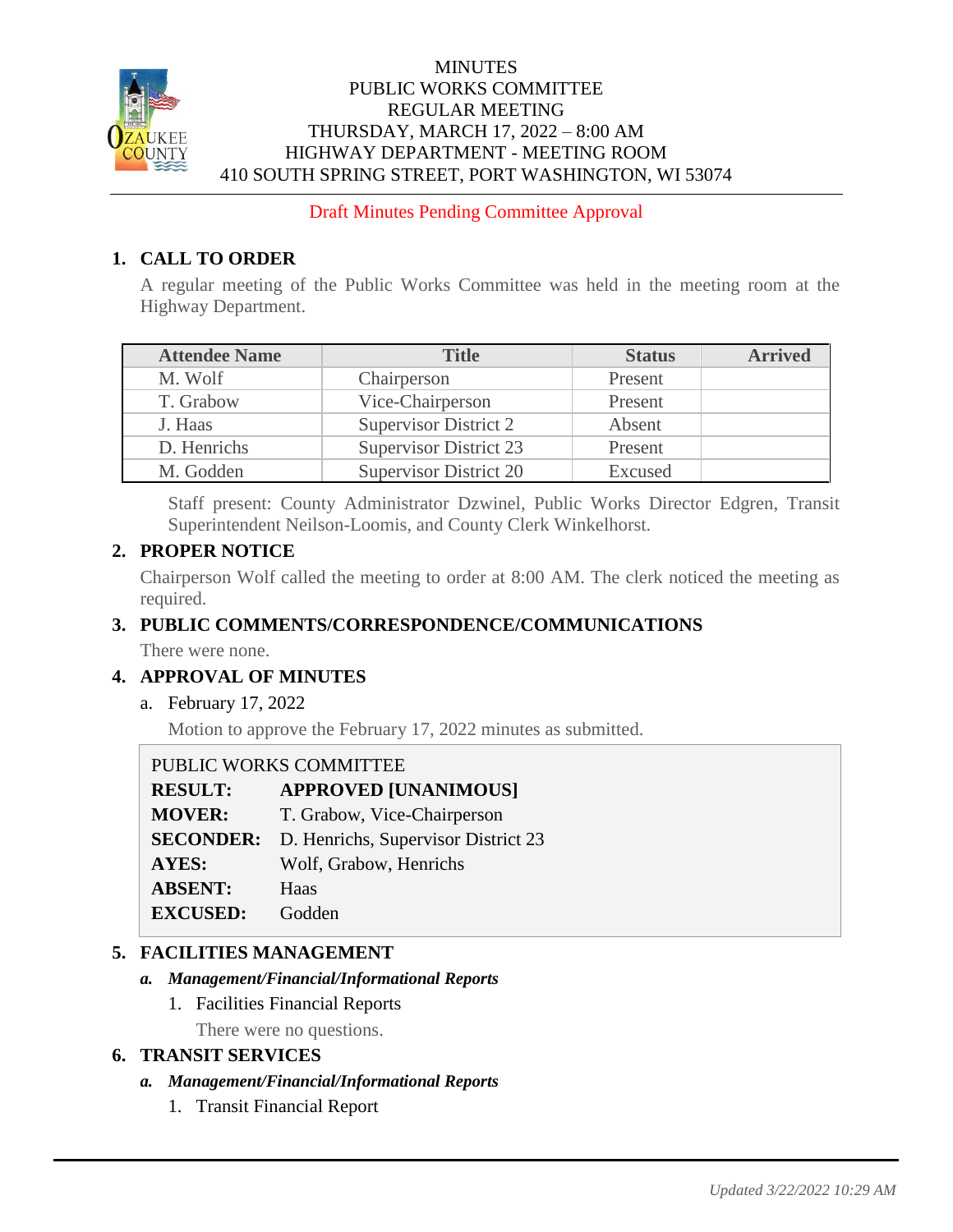There were no questions.

## 2. Update on Express Bus Service and Cross-County Pilot Service

Ozaukee County Express re-started service on March 7.

Cross-County service expires at the end of July. More information will be brought forth with the new committee.

## **7. HIGHWAYS**

#### *a. Action Items:*

## 1. CTH H High Risk Rural Road Program Consultant

Statement of Qualifications were received from four (4) firms and ranked by the Selection Committee as follows:

- 1) CBS Squared
- 2) Baxter & Woodman
- 3) Strand Associates
- 4) JT Engineering

Motion to authorize the Highway Commissioner to submit the CTH H Safety Improvement Engineering Consultant Rankings as recommended to WisDOT for their negotiation of the scope and fees for the design contract.

| PUBLIC WORKS COMMITTEE |                                                      |  |
|------------------------|------------------------------------------------------|--|
| <b>RESULT:</b>         | <b>APPROVED [UNANIMOUS]</b>                          |  |
| <b>MOVER:</b>          | T. Grabow, Vice-Chairperson                          |  |
|                        | <b>SECONDER:</b> D. Henrichs, Supervisor District 23 |  |
| <b>AYES:</b>           | Wolf, Grabow, Henrichs                               |  |
| <b>ABSENT:</b>         | Haas                                                 |  |
| <b>EXCUSED:</b>        | Godden                                               |  |

2. Asphalt Oil Bid Award

Motion to award the 2022 Asphalt Oil bid to OHG Meigs Paving Asphalts & Emulsions.

| PUBLIC WORKS COMMITTEE |                                     |  |
|------------------------|-------------------------------------|--|
| <b>RESULT:</b>         | <b>APPROVED [UNANIMOUS]</b>         |  |
| <b>MOVER:</b>          | T. Grabow, Vice-Chairperson         |  |
| <b>SECONDER:</b>       | D. Henrichs, Supervisor District 23 |  |
| <b>AYES:</b>           | Wolf, Grabow, Henrichs              |  |
| <b>ABSENT:</b>         | Haas                                |  |
| <b>EXCUSED:</b>        | Godden                              |  |

# 3. 2022 Hot Mix & Gravel Pricing

Staff is recommending, based upon the data, the proposed prices to be set as follows: Hot Mix Asphalt: \$52.00 per Ton Gravel: \$6.00 per Ton

Questions on Hot Mix past prices, effect on budget, and the analysis included in the